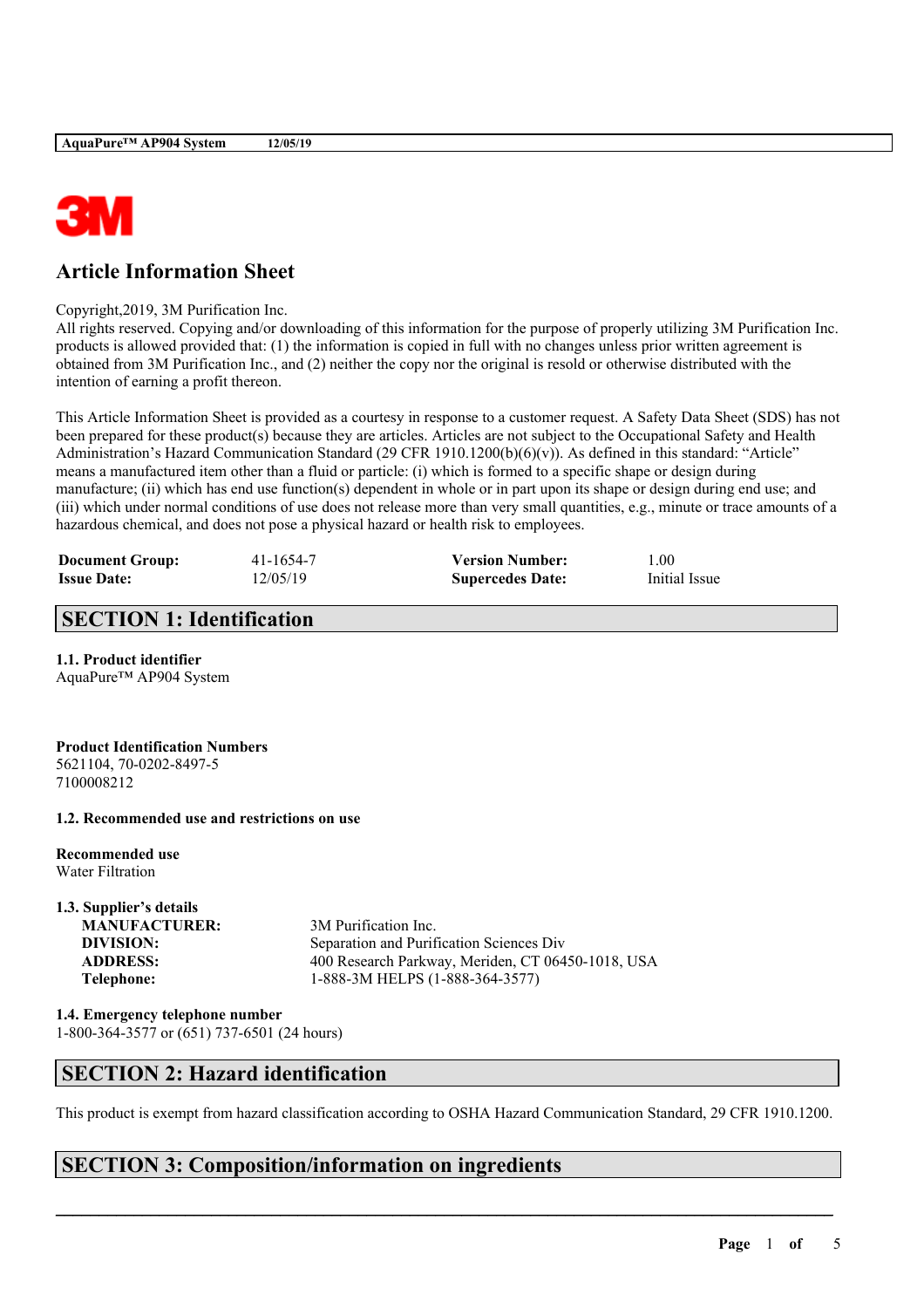| Ingredient                                     | <b>C.A.S. No.</b> | $%$ by Wt |
|------------------------------------------------|-------------------|-----------|
| Glass Filled PBT Parts - Cover and Sump        | Mixture           | $25 - 35$ |
| Stainless Steel Parts - Head and Spring        | Mixture           | $15 - 25$ |
| Zinc Parts - Collar and Lock Latch             | Mixture           | $15 - 25$ |
| Carbon Block                                   | Mixture           | $10 - 20$ |
| Scale Inhibitor                                | Trade Secret*     | $5 - 10$  |
| Steel Parts - Bracket and Screw                | Mixture           | $1 - 5$   |
| Talc Filled Polypropylene End Cap              | Mixture           | $1 - 5$   |
| Adhesive                                       | Mixture           | $\leq 1$  |
| Glass Filled Polypropylene End Cap             | Mixture           | $\leq 1$  |
| <b>MPPE Ring Key</b>                           | Mixture           | $\leq 1$  |
| Polyester Media Pads                           | Mixture           | $\leq 1$  |
| Polypropylene Parts - Wrap and Media           | Mixture           | < 1       |
| Zinc-Plated Steel Parts - Hex Screw and Washer | Mixture           | $\leq 1$  |
| <b>EPDM O-Rings</b>                            | Trade Secret*     | < 1       |

\*The specific chemical identity and/or exact percentage (concentration) of this composition has been withheld as a trade secret.

## **SECTION 4: First aid measures**

### **4.1. Description of first aid measures**

**Inhalation:** No need for first aid is anticipated.

**Skin Contact:** No need for first aid is anticipated.

**Eye Contact:** No need for first aid is anticipated.

**If Swallowed:**

No need for first aid is anticipated.

### **SECTION 5: Fire-fighting measures**

In case of fire: Use a fire fighting agent suitable for ordinary combustible material such as water or foam.

 $\mathcal{L}_\mathcal{L} = \mathcal{L}_\mathcal{L} = \mathcal{L}_\mathcal{L} = \mathcal{L}_\mathcal{L} = \mathcal{L}_\mathcal{L} = \mathcal{L}_\mathcal{L} = \mathcal{L}_\mathcal{L} = \mathcal{L}_\mathcal{L} = \mathcal{L}_\mathcal{L} = \mathcal{L}_\mathcal{L} = \mathcal{L}_\mathcal{L} = \mathcal{L}_\mathcal{L} = \mathcal{L}_\mathcal{L} = \mathcal{L}_\mathcal{L} = \mathcal{L}_\mathcal{L} = \mathcal{L}_\mathcal{L} = \mathcal{L}_\mathcal{L}$ 

## **SECTION 6: Accidental release measures**

### **6.1. Personal precautions, protective equipment and emergency procedures** Not applicable.

**6.2. Environmental precautions**

Not applicable.

**6.3. Methods and material for containment and cleaning up** Not applicable.

## **SECTION 7: Handling and storage**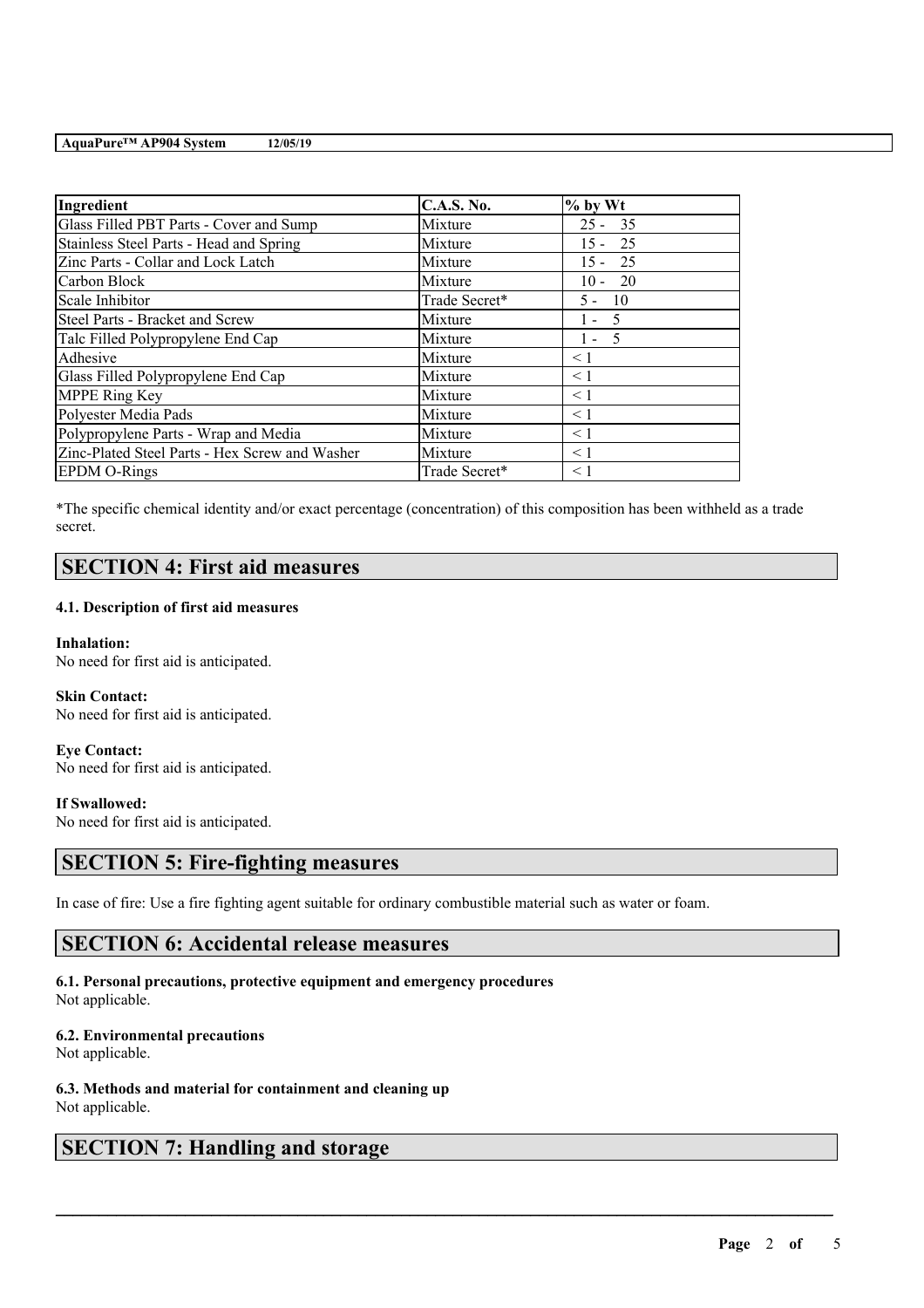|--|

#### **7.1. Precautions for safe handling**

This product is considered to be an article which does not release or otherwise result in exposure to a hazardous chemical under normal use conditions.

#### **7.2. Conditions for safe storage including any incompatibilities**

No special storage requirements.

## **SECTION 8: Exposure controls/personal protection**

This product is considered to be an article which does not release or otherwise result in exposure to a hazardous chemical under normal use conditions. No engineering controls or personal protective equipment (PPE) are necessary.

 $\mathcal{L}_\mathcal{L} = \mathcal{L}_\mathcal{L} = \mathcal{L}_\mathcal{L} = \mathcal{L}_\mathcal{L} = \mathcal{L}_\mathcal{L} = \mathcal{L}_\mathcal{L} = \mathcal{L}_\mathcal{L} = \mathcal{L}_\mathcal{L} = \mathcal{L}_\mathcal{L} = \mathcal{L}_\mathcal{L} = \mathcal{L}_\mathcal{L} = \mathcal{L}_\mathcal{L} = \mathcal{L}_\mathcal{L} = \mathcal{L}_\mathcal{L} = \mathcal{L}_\mathcal{L} = \mathcal{L}_\mathcal{L} = \mathcal{L}_\mathcal{L}$ 

### **SECTION 9: Physical and chemical properties**

### **9.1. Information on basic physical and chemical properties**

| Appearance                             |                   |  |
|----------------------------------------|-------------------|--|
| <b>Physical state</b>                  | Solid             |  |
| Color                                  | Blue              |  |
| Odor                                   | Odorless          |  |
| Odor threshold                         | Not Applicable    |  |
| рH                                     | Not Applicable    |  |
| <b>Melting point</b>                   | No Data Available |  |
| <b>Boiling Point</b>                   | Not Applicable    |  |
| <b>Flash Point</b>                     | Not Applicable    |  |
| <b>Evaporation rate</b>                | Not Applicable    |  |
| <b>Flammability (solid, gas)</b>       | Not Classified    |  |
| <b>Flammable Limits(LEL)</b>           | Not Applicable    |  |
| <b>Flammable Limits(UEL)</b>           | Not Applicable    |  |
| <b>Vapor Pressure</b>                  | Not Applicable    |  |
| <b>Vapor Density</b>                   | Not Applicable    |  |
| <b>Density</b>                         | No Data Available |  |
| <b>Specific Gravity</b>                | No Data Available |  |
| <b>Solubility In Water</b>             | Not Applicable    |  |
| Solubility- non-water                  | Not Applicable    |  |
| Partition coefficient: n-octanol/water | No Data Available |  |
| <b>Autoignition temperature</b>        | Not Applicable    |  |
| <b>Decomposition temperature</b>       | No Data Available |  |
| <b>Viscosity</b>                       | Not Applicable    |  |
| Average particle size                  | No Data Available |  |
|                                        |                   |  |

## **SECTION 10: Stability and reactivity**

This material is considered to be non reactive under normal use conditions.

### **SECTION 11: Toxicological information**

#### **Inhalation:** No health effects are expected

**Skin Contact:** No health effects are expected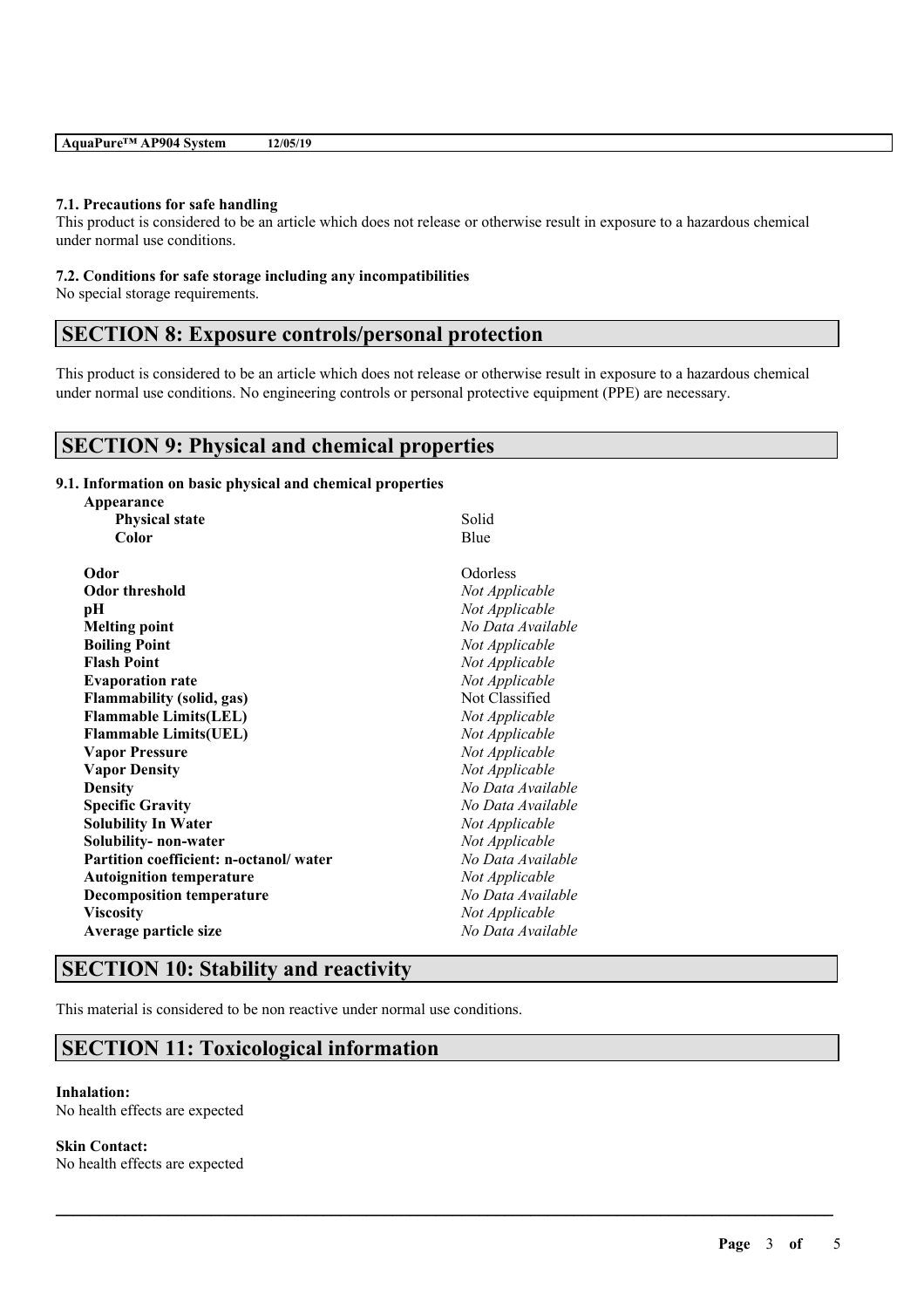# **Eye Contact:**

No health effects are expected

### **Ingestion:** No health effects are expected

### **Additional Information:**

This product, when used under reasonable conditions and in accordance with the directions for use, should not present a health hazard. However, use or processing of the product in a manner not in accordance with the product's directions for use may affect the performance of the product and may present potential health and safety hazards.

## **SECTION 12: Ecological information**

This article is expected to present a low environmental risk either because use and disposal are unlikely to result in a significant release of components to the environment or because those components that may be released are expected to have insignificant environmental impact.

## **SECTION 13: Disposal considerations**

Dispose of contents/container in accordance with the local/regional/national/international regulations.

# **SECTION 14: Transport Information**

Please contact the emergency numbers listed on the first page of the SDS for Transportation Information for this material.

## **SECTION 15: Regulatory information**

### **Chemical Inventories**

This product is an article as defined by TSCA regulations, and is exempt from TSCA Inventory requirements.

# **SECTION 16: Other information**

### **NFPA Hazard Classification**

**Health:** 0 **Flammability:** 1 **Instability:** 0 **Special Hazards:** None

National Fire Protection Association (NFPA) hazard ratings are designed for use by emergency response personnel to address the hazards that are presented by short-term, acute exposure to a material under conditions of fire, spill, or similar emergencies. Hazard ratings are primarily based on the inherent physical and toxic properties of the material but also include the toxic properties of combustion or decomposition products that are known to be generated in significant quantities.

| <b>Document Group:</b> | 41-1654-7 | <b>Version Number:</b>  | 1.00          |
|------------------------|-----------|-------------------------|---------------|
| <b>Issue Date:</b>     | 12/05/19  | <b>Supercedes Date:</b> | Initial Issue |

DISCLAIMER: The information in this Article Information Sheet (AIS) is believed to be correct as of the date issued. 3M Purification Inc. MAKES NO WARRANTIES, EXPRESSED OR IMPLIED, INCLUDING, BUT NOT LIMITED TO, ANY IMPLIED WARRANTY OF MERCHANTABILITY OR FITNESS FOR A PARTICULAR PURPOSE OR COURSE OF PERFORMANCE OR USAGE OF TRADE. User is responsible for determining whether the 3M Purification Inc. product is fit for a particular purpose and suitable for user's method of use or application. Given the variety of factors that can affect the use and application of a 3M Purification Inc. product, some of which are uniquely within the user's knowledge and control, it is essential that the user evaluate the 3M Purification Inc. product to determine whether it is fit for a particular purpose and

 $\mathcal{L}_\mathcal{L} = \mathcal{L}_\mathcal{L} = \mathcal{L}_\mathcal{L} = \mathcal{L}_\mathcal{L} = \mathcal{L}_\mathcal{L} = \mathcal{L}_\mathcal{L} = \mathcal{L}_\mathcal{L} = \mathcal{L}_\mathcal{L} = \mathcal{L}_\mathcal{L} = \mathcal{L}_\mathcal{L} = \mathcal{L}_\mathcal{L} = \mathcal{L}_\mathcal{L} = \mathcal{L}_\mathcal{L} = \mathcal{L}_\mathcal{L} = \mathcal{L}_\mathcal{L} = \mathcal{L}_\mathcal{L} = \mathcal{L}_\mathcal{L}$